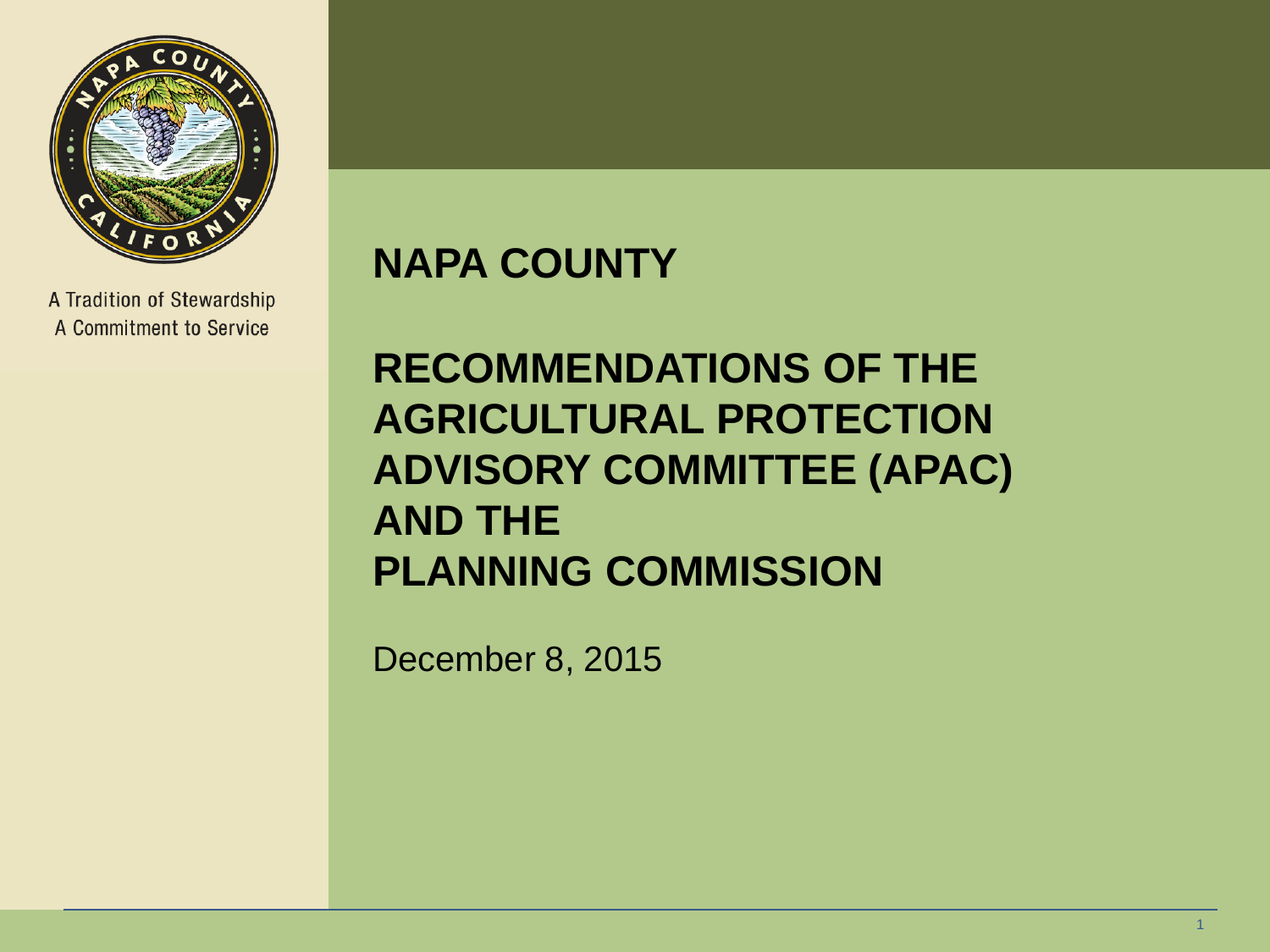

#### VARIANCES

1. Avoid the use of variances as a principal tool for achieving compliance with land use regulations. Variances may be used only when there is specific evidence supporting all necessary findings.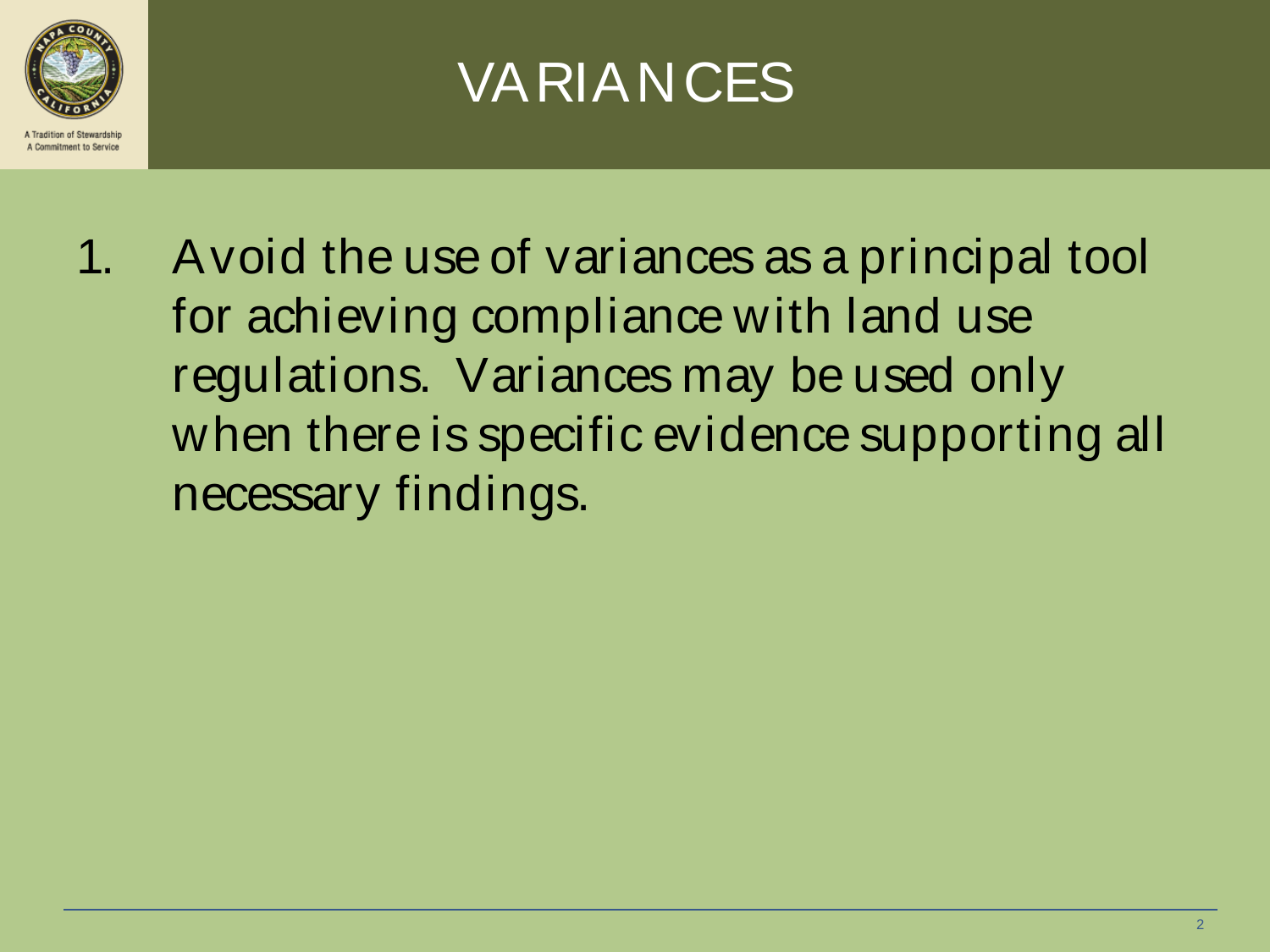

mitment to Service

### DEVELOPMENT STANDARDS

2. Develop guidelines and benchmarks for consideration of future winery use permits based on the format of Proposal X.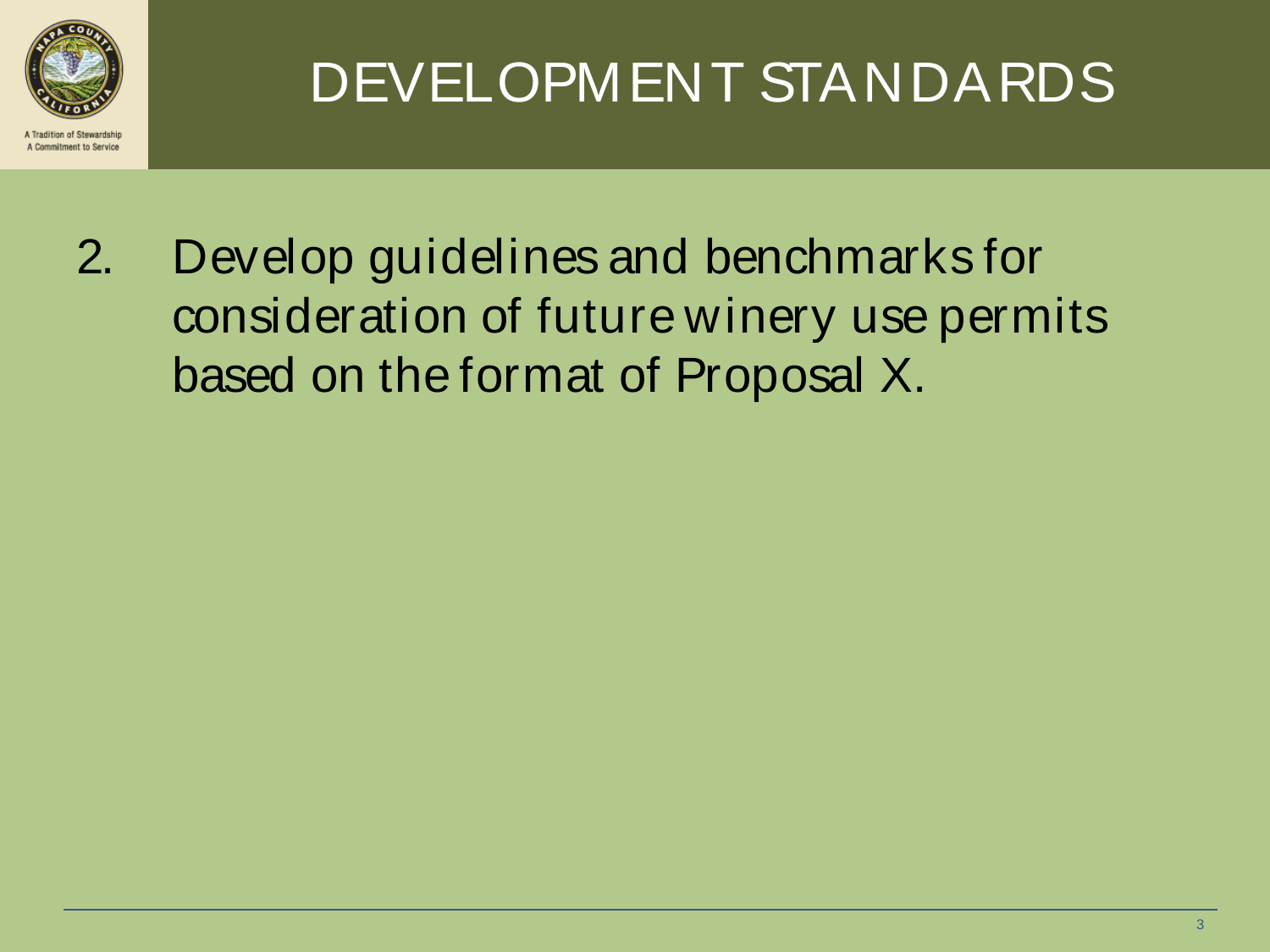

### CODE COMPLIANCE (1/ 4)

- 3. Implement an annual code compliance process, including the following:
	- Reporting must be submitted annually, by all wineries that have use permit approval within the unincorporated area;
	- The principal officer of each winery shall sign a document certifying the amount of wine produced, compliance with the 75% rule, as applicable, and compliance with all conditions of approval;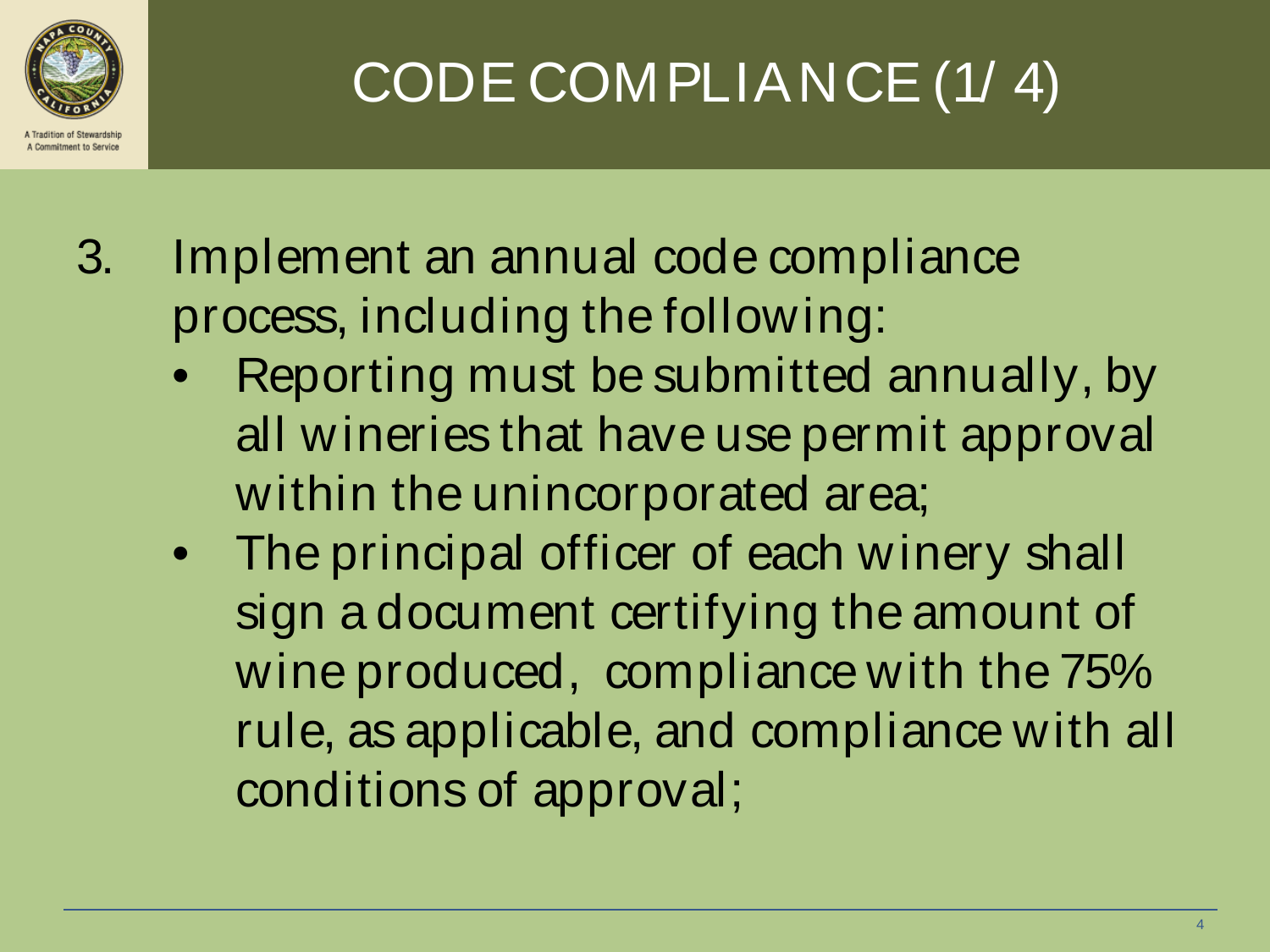

### CODE COMPLIANCE (2/ 4)

- Copies of ATTB and CDFA forms shall be provided to the County to verify the above information;
- All data collected shall remain confidential to the extent allowed under the law;
- Enforcement and compliance review fees shall be adopted to support the cost of the expanded compliance review;
- Subject to applicable law, the County shall prepare a formula for calculating civil penalties associated with violating wineries;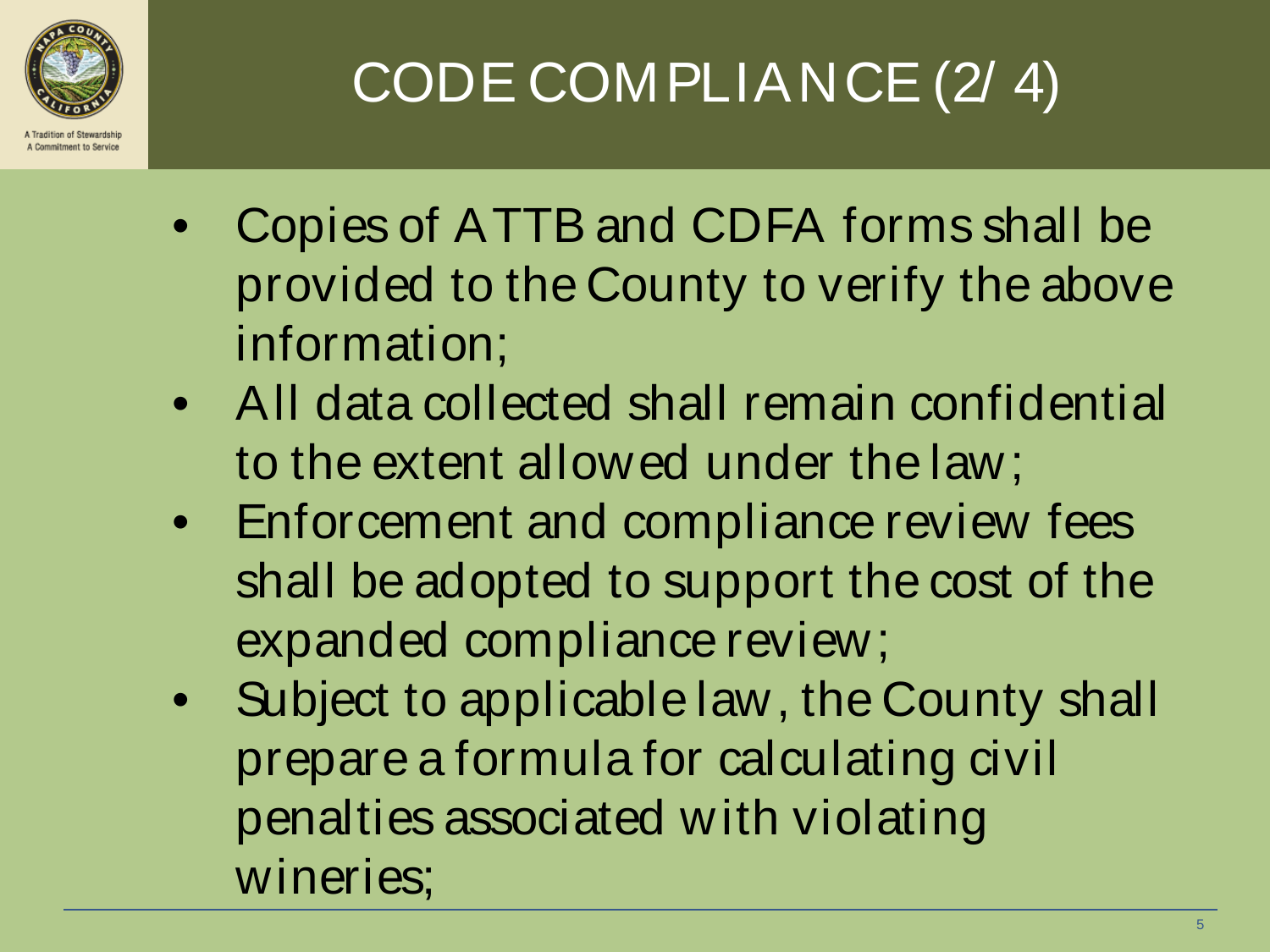

CODE COMPLIANCE (3/ 4)

- A more in-depth compliance review will be held if the winery is exceeding their annual production limit, or is in violation of the 75% rule. In-depth compliance reviews will also be held to investigate complaints received from the public;
- If it is determined that a violation has occurred, then the winery must immediately comply with the conditions of its use permit. An application to modify the use permit to correct the violation may not be submitted for one year;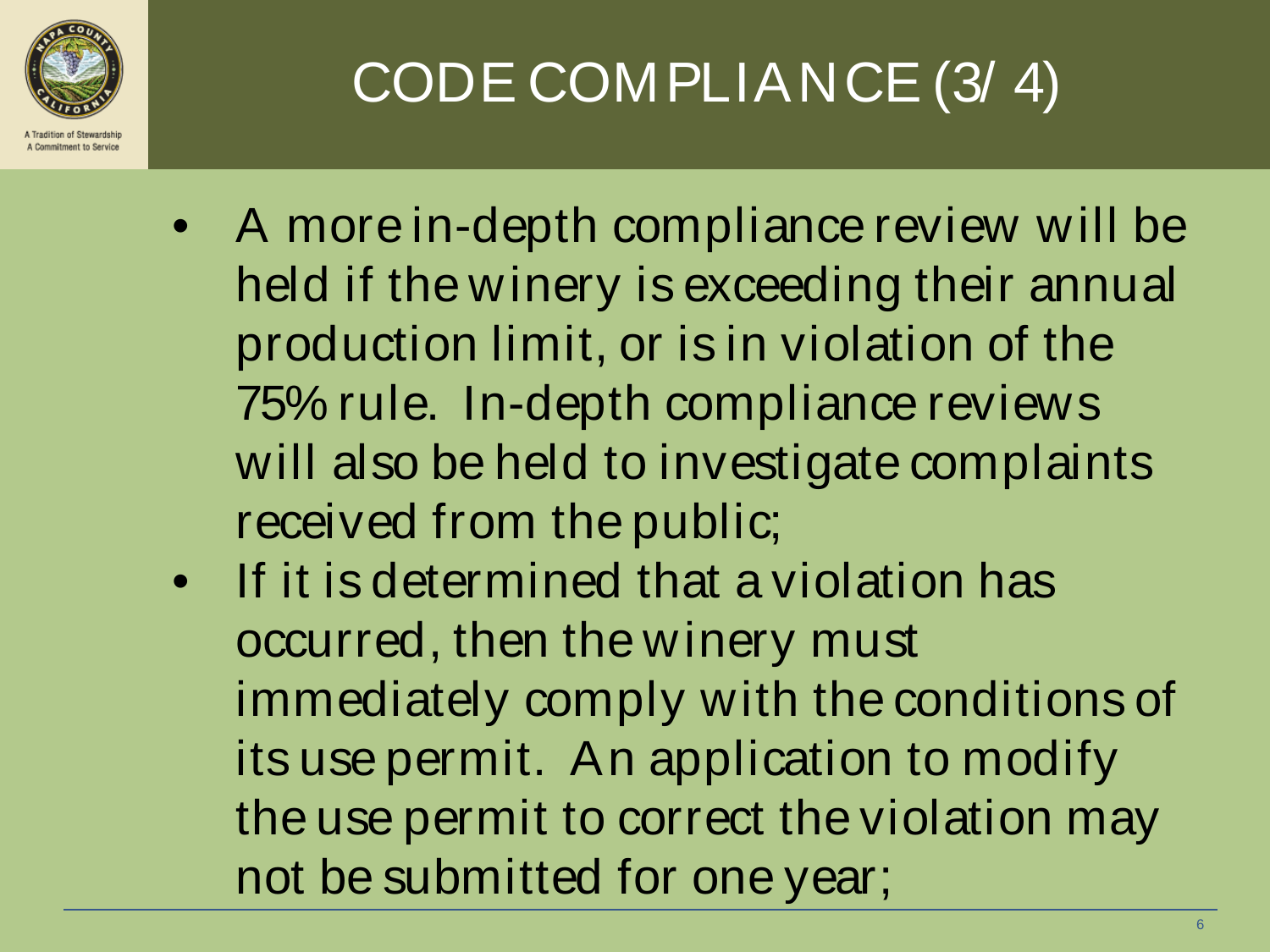

### CODE COMPLIANCE (4/ 4 )

Staff will provide an annual report to the Planning Commission regarding the number of wineries found to be in violation during the previous year, and a summary of production, crush, and 75% compliance aggregate data.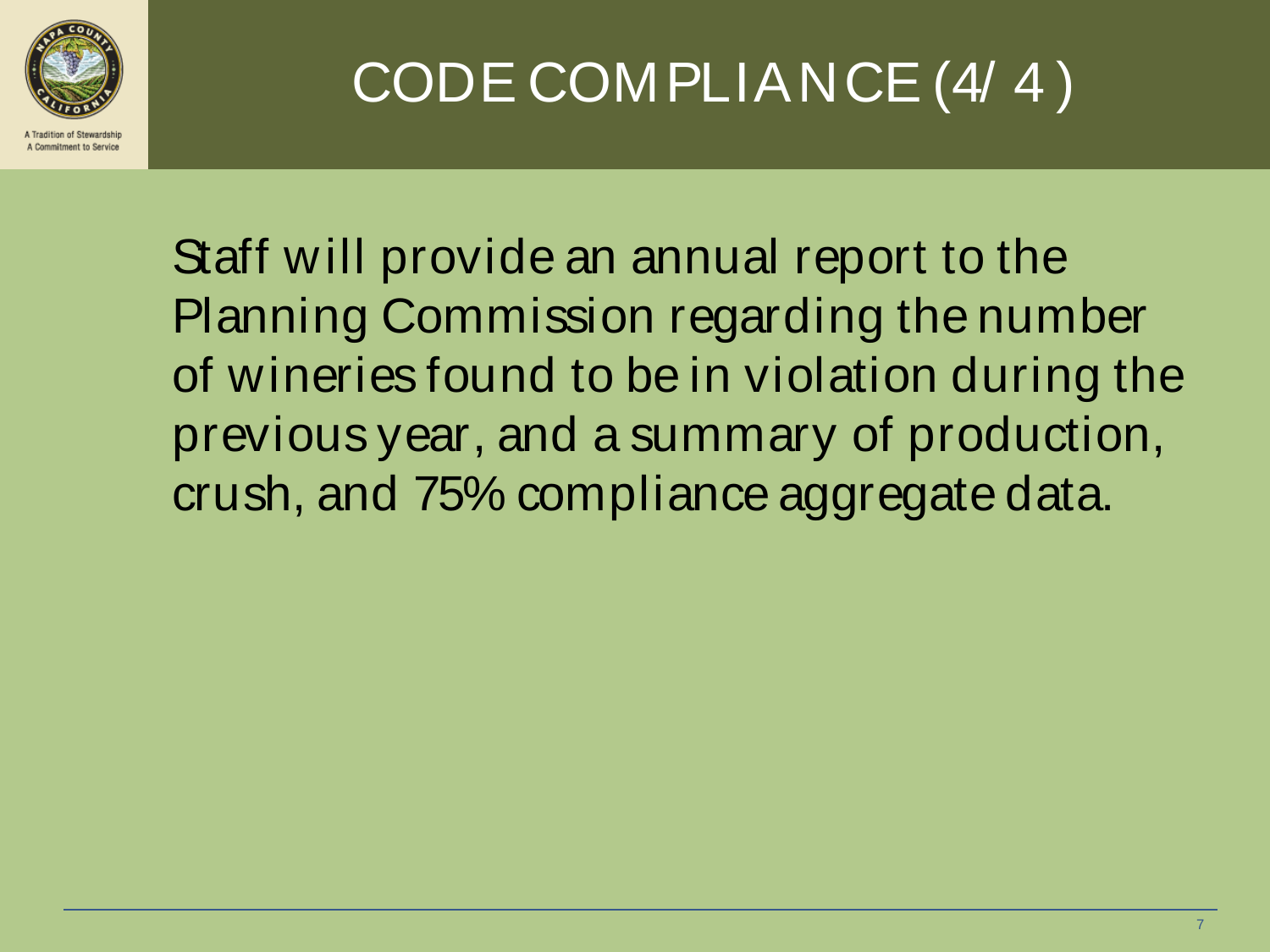

### HOLD AND HAUL

4. Prohibit hold and haul of wastewater and related liquid by-products on all AP and AW zoned parcels for new wineries except during winery development, not to exceed one year from certificate of occupancy, or in an emergency situation.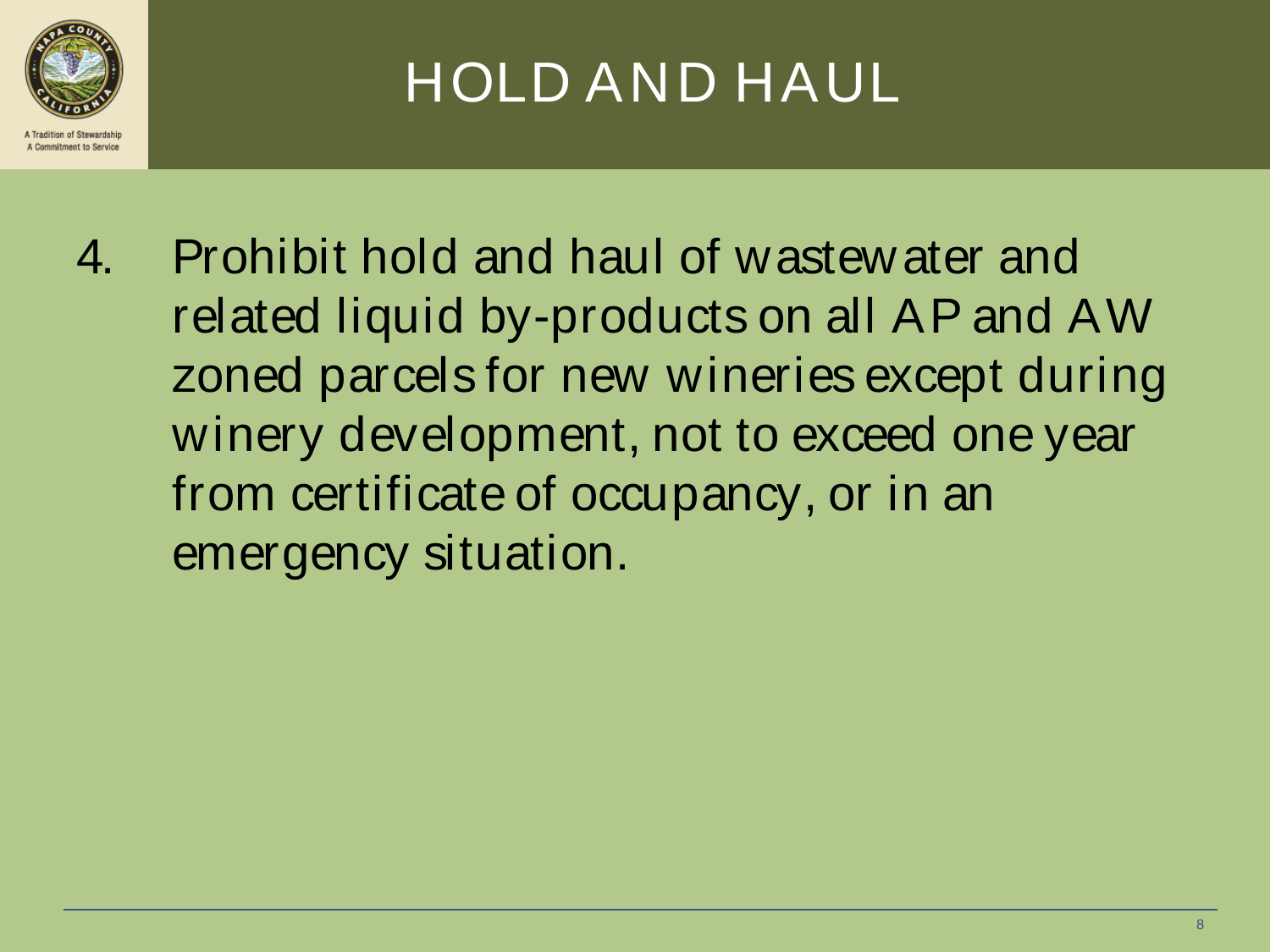

### COORDINATED REPORTING

5. Share the County's production reporting methodology with the five other Napa County jurisdictions and encourage annual winery data collection from wineries located in the unincorporated area for the purposes of capturing more complete data.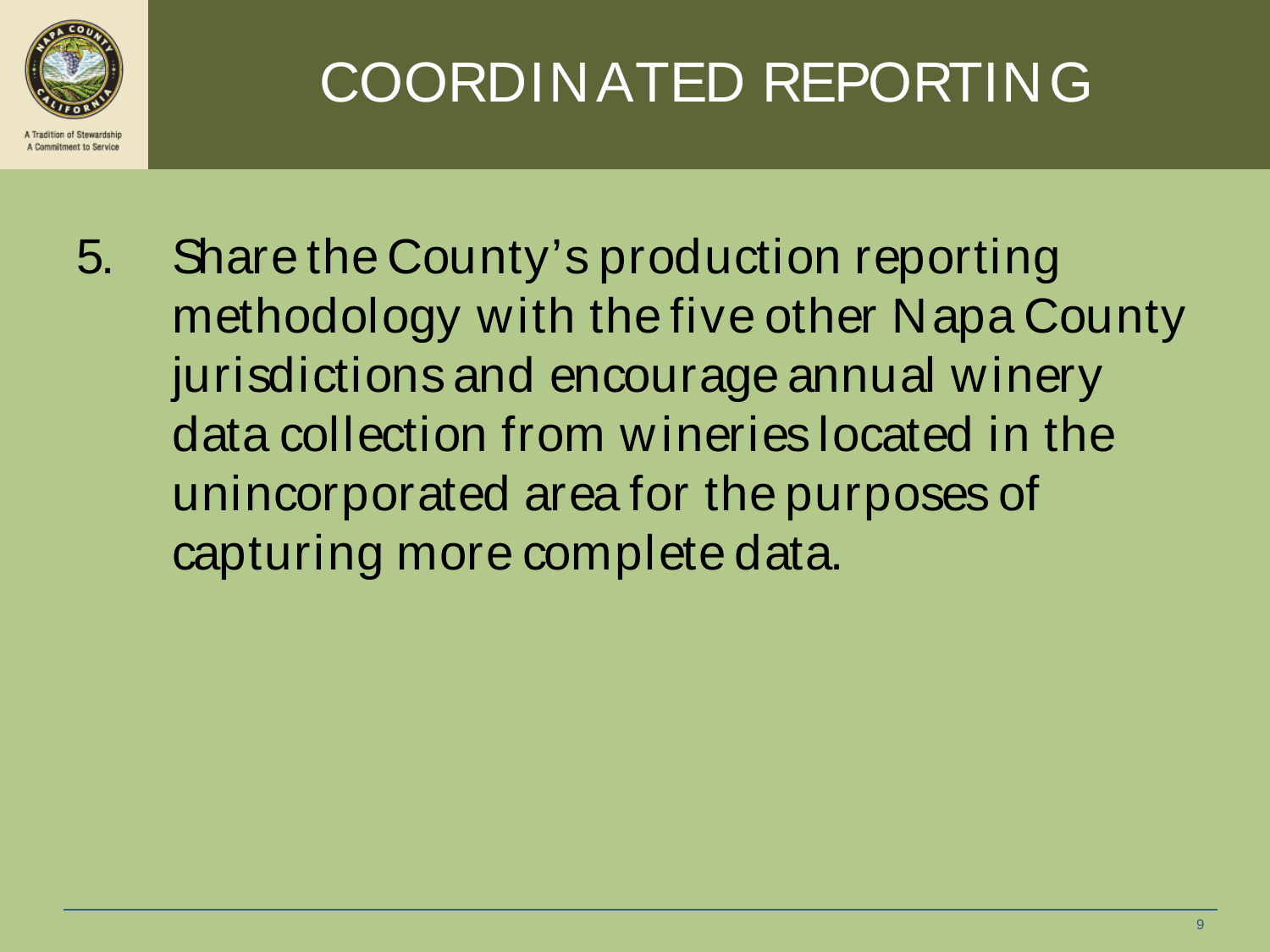

### MAXIMUM DEVELOPMENT AREA

6. Limit the total development area, for parcels up to 40 acres in the AP and AW zones, to no more than a cumulative total of 20% of a parcel, including new winery, residential and/ or permitted uses. The total development area for parcels larger than 40 acres would be capped at a fixed eight (8) acres maximum.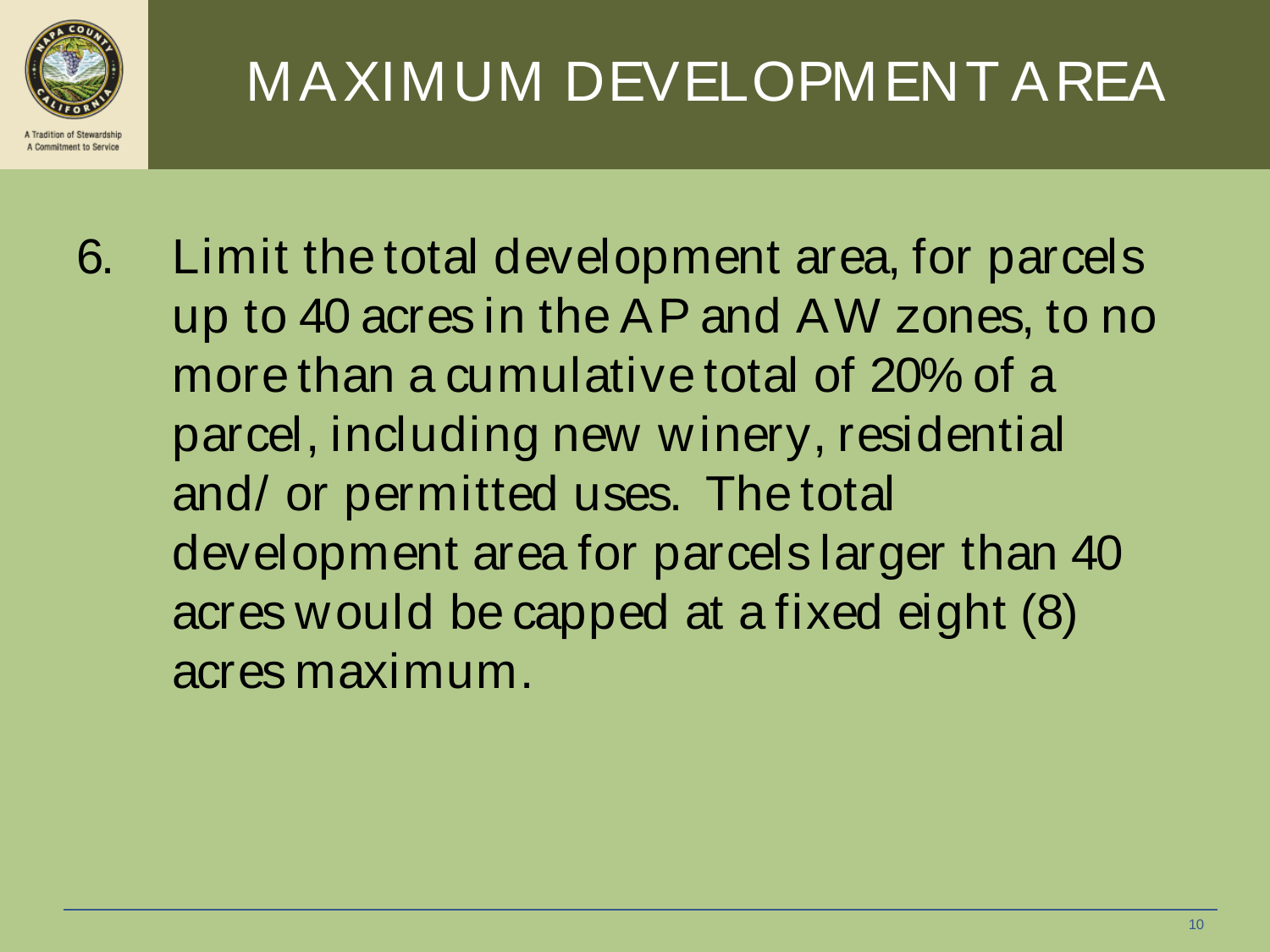

### ACCESSORY USES AREA

7. Modify the County Code to include outdoor hospitality areas and Type 3 caves in the total area used to determine the maximum square footage for accessory uses for new wineries in the AP and AW zones.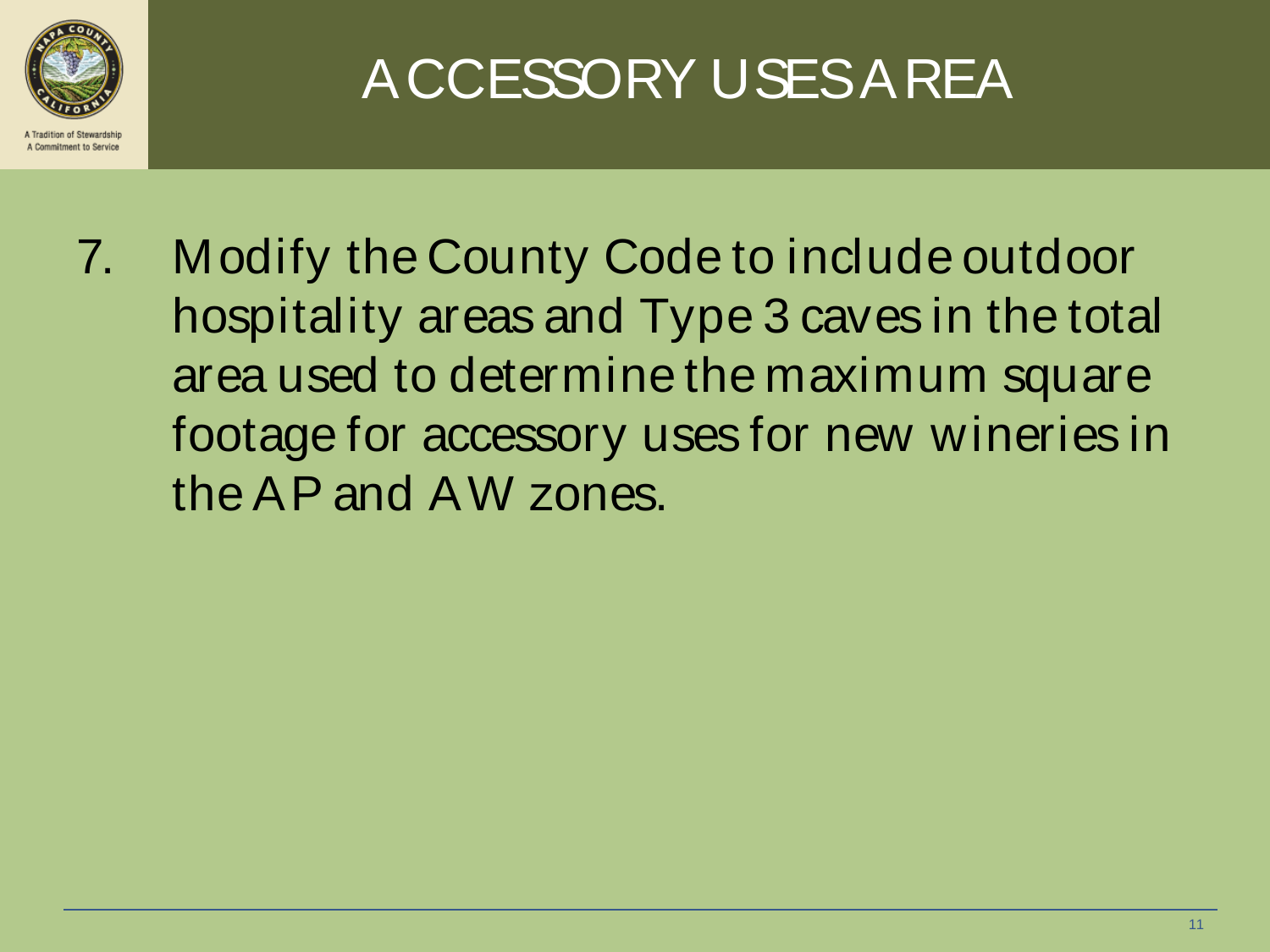

SMALL WINERY PROCESS (1/4)

- 8. Establish a process for the approval of use permits for small wineries as defined in Napa County's Local Procedures for implementing California Environmental Quality Act (CEQA):
	- Include less than 5,000 square feet of enclosed building space;
	- Involve no more than 5,000 square feet of cave excavation, with all of the excavated cave spoils to be used on site;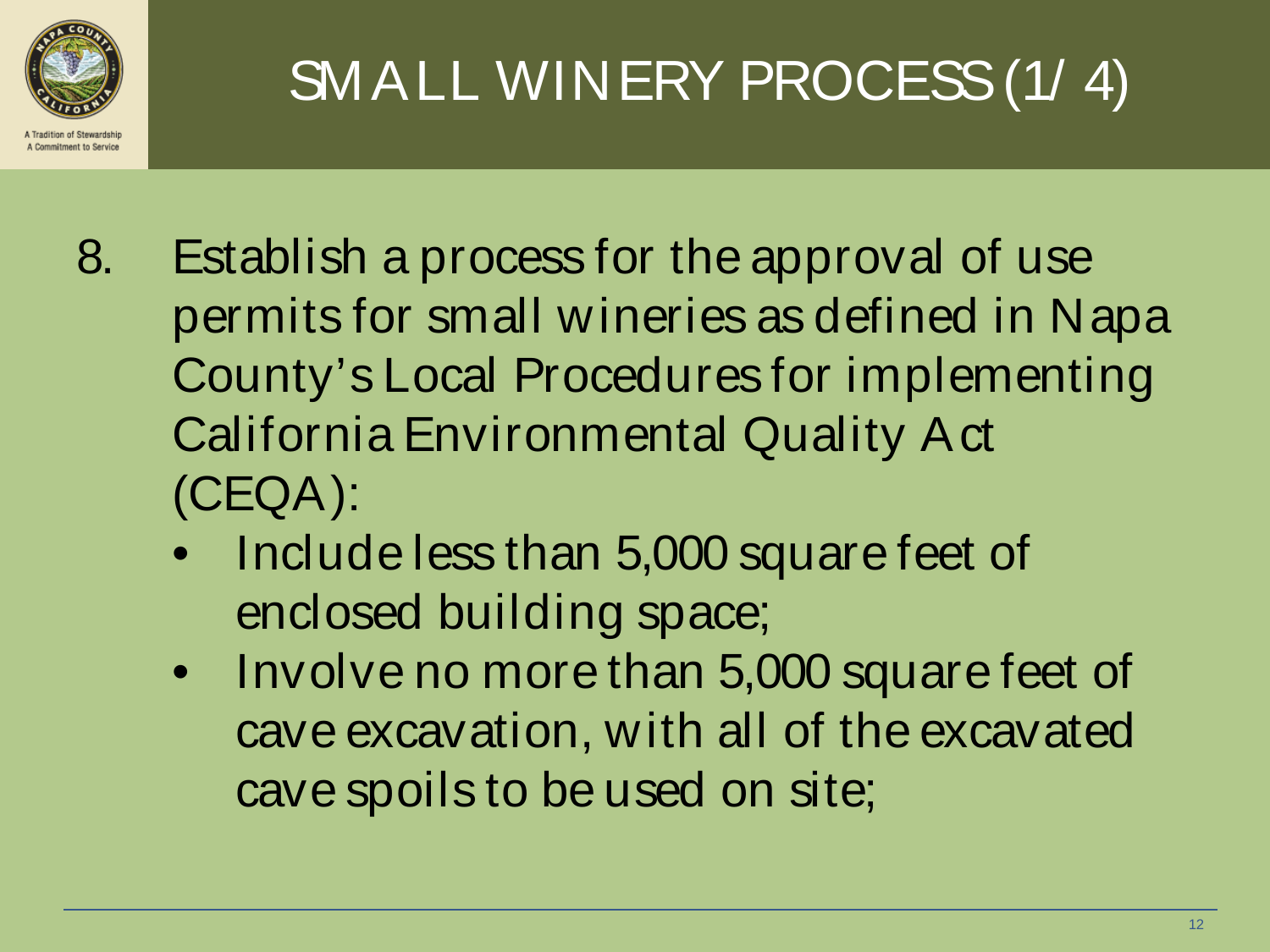

# SMALL WINERY PROCESS (2/ 4)

- Produce 30,000 gallons of wine or less per year;
- Generate less than 40 passenger vehicle (or equivalent) trips per day, except on those days when marketing events are taking place, or host no more than 15 tasting room visitors per day;
- Hold no more than 10 marketing events per year, each with no more than 30 attendees, as well as one Auction Napa Valley event with no more than 100 attendees;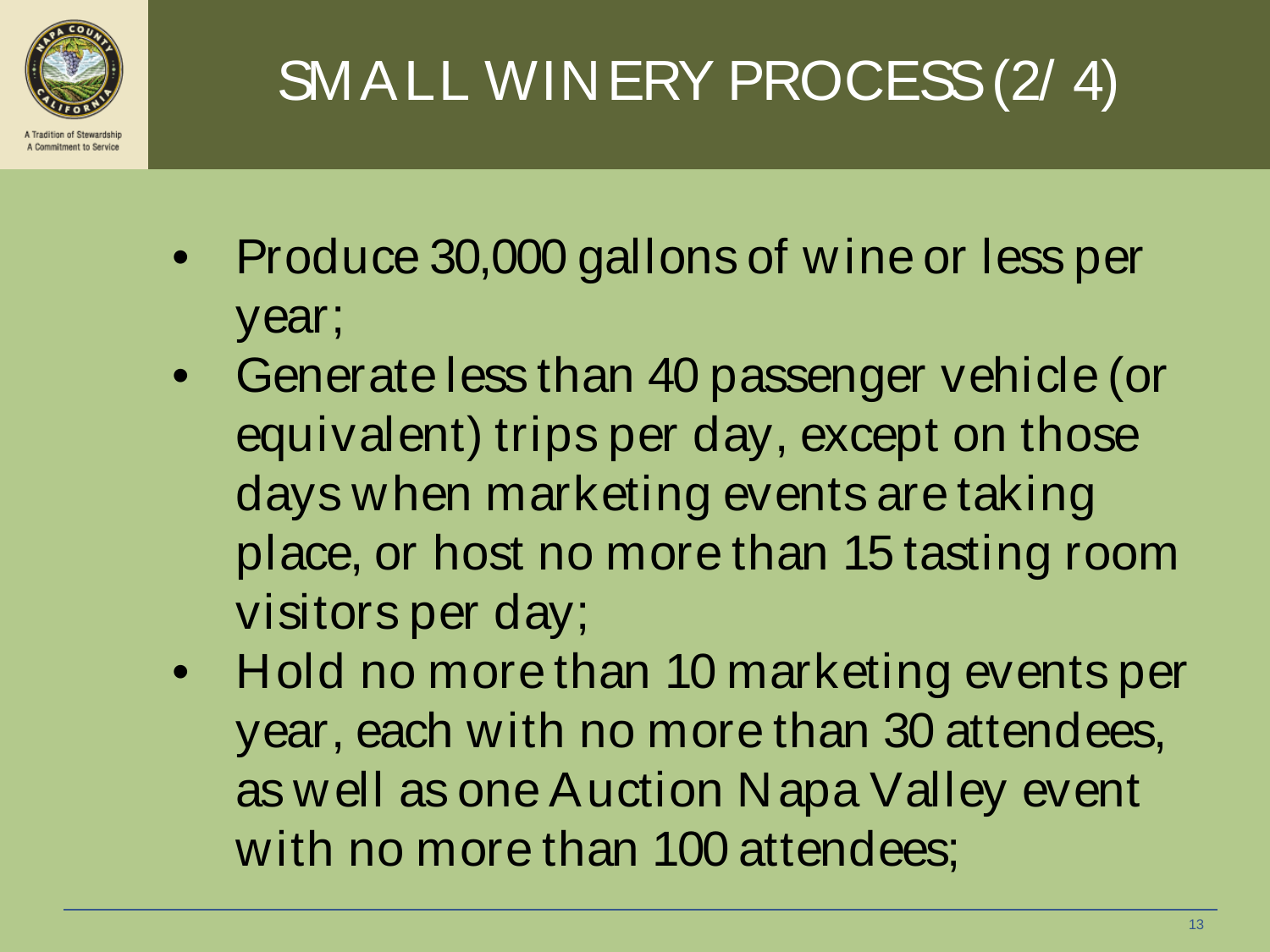

## SMALL WINERY PROCESS (3/ 4)

- Produce at least 75 percent of wine production from grapes grown on site (" estate grapes" ), unless the farm has experienced a catastrophic event;
- The use permit may not be modified for at least 5 years after initial approval by the County, to discourage speculation and/ or a piece meal project, to the extent allowed by law; and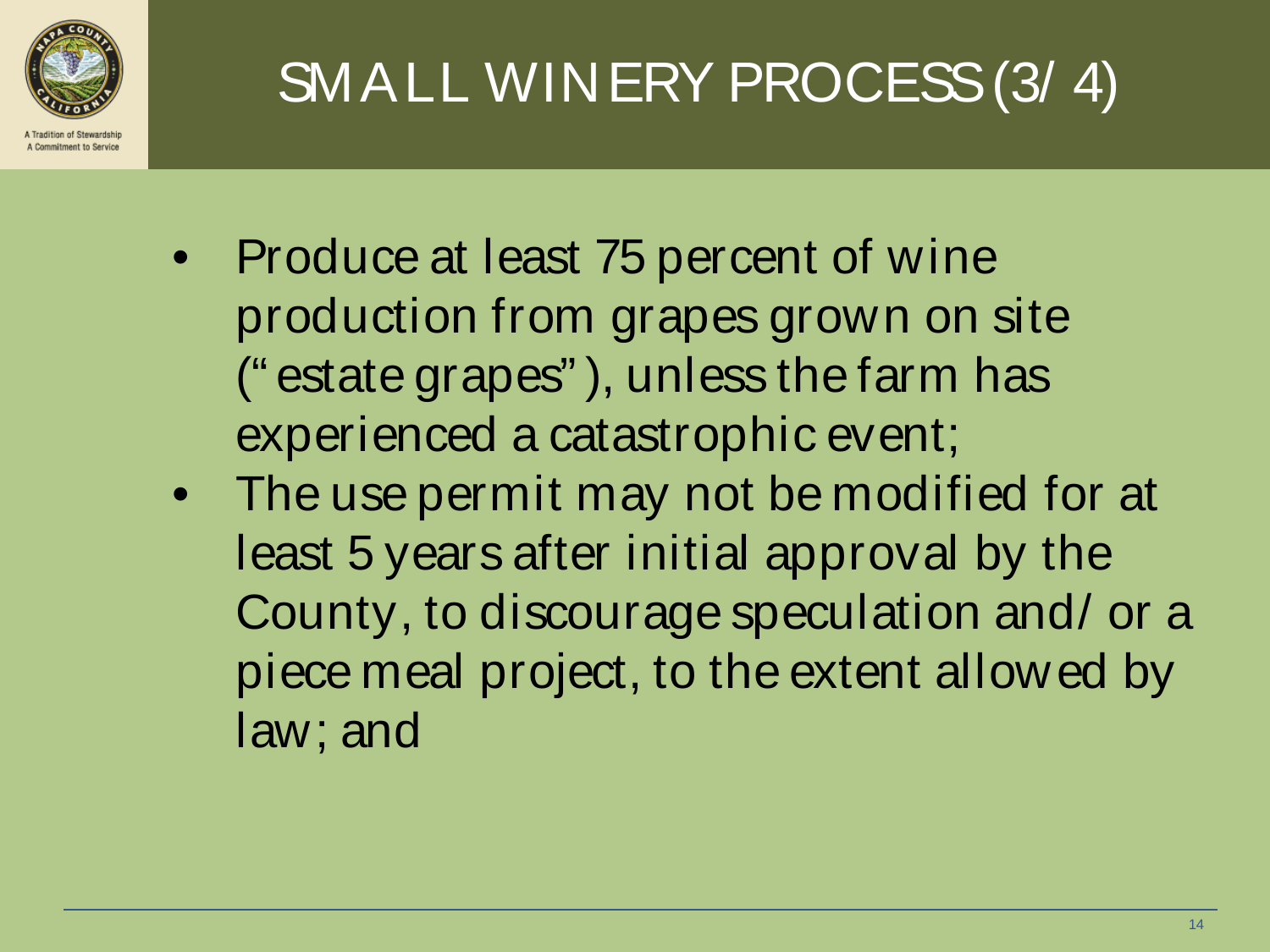

### SMALL WINERY PROCESS (4/ 4)

If any of the above criteria are exceeded in either the initial application or future modifications, the request may not be considered categorically exempt and will be heard by the Planning Commission as the decision making body.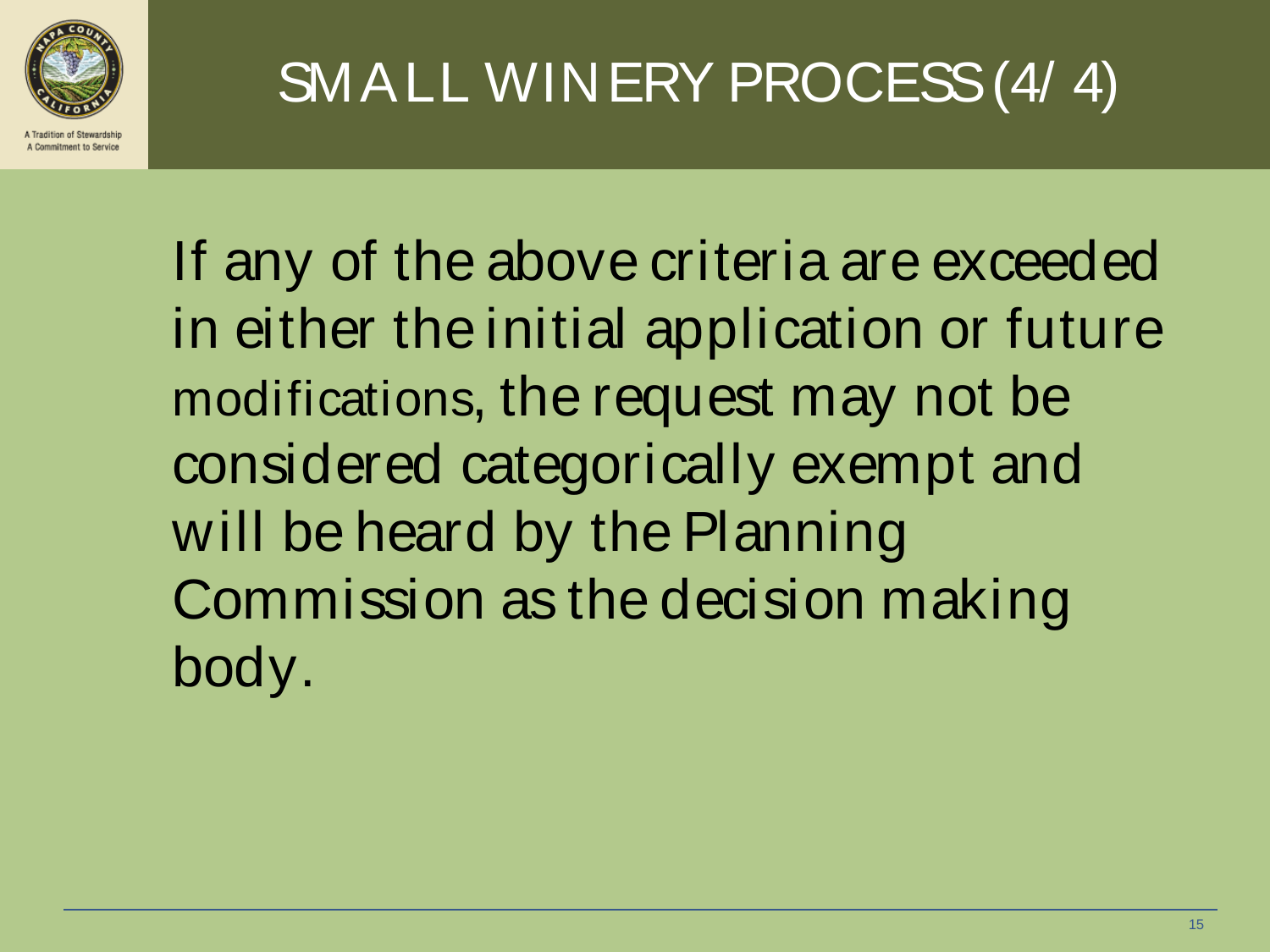

# FUTURE ACTIONS (1/ 3)

- 9. Strongly encourage elected and appointed of the County, and their staffs, to take the following actions:
	- Implement the land use policies identified in the Napa County General Plan update
	- Enforce all current regulations fairly and consistently.
	- Deny any unrealistic use permit applications and modifications that are depending on the excessive use of variances.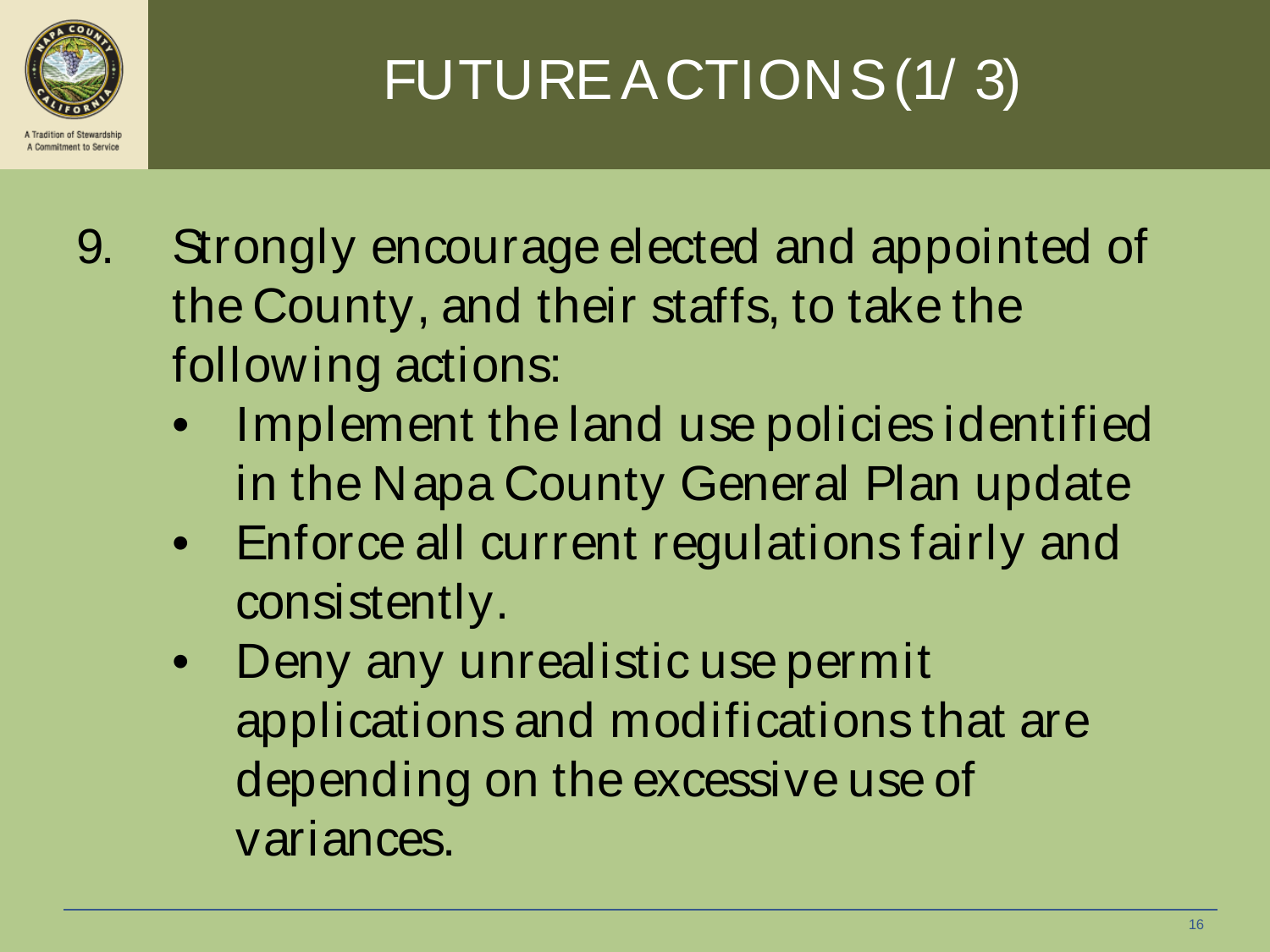

## FUTURE ACTIONS (2/ 3)

- Consistently follow existing procedures.
- Discontinue creative efforts to justify projects on non-conforming parcels.
- Be consistent in the interpretation, application and enforcement of all use permits.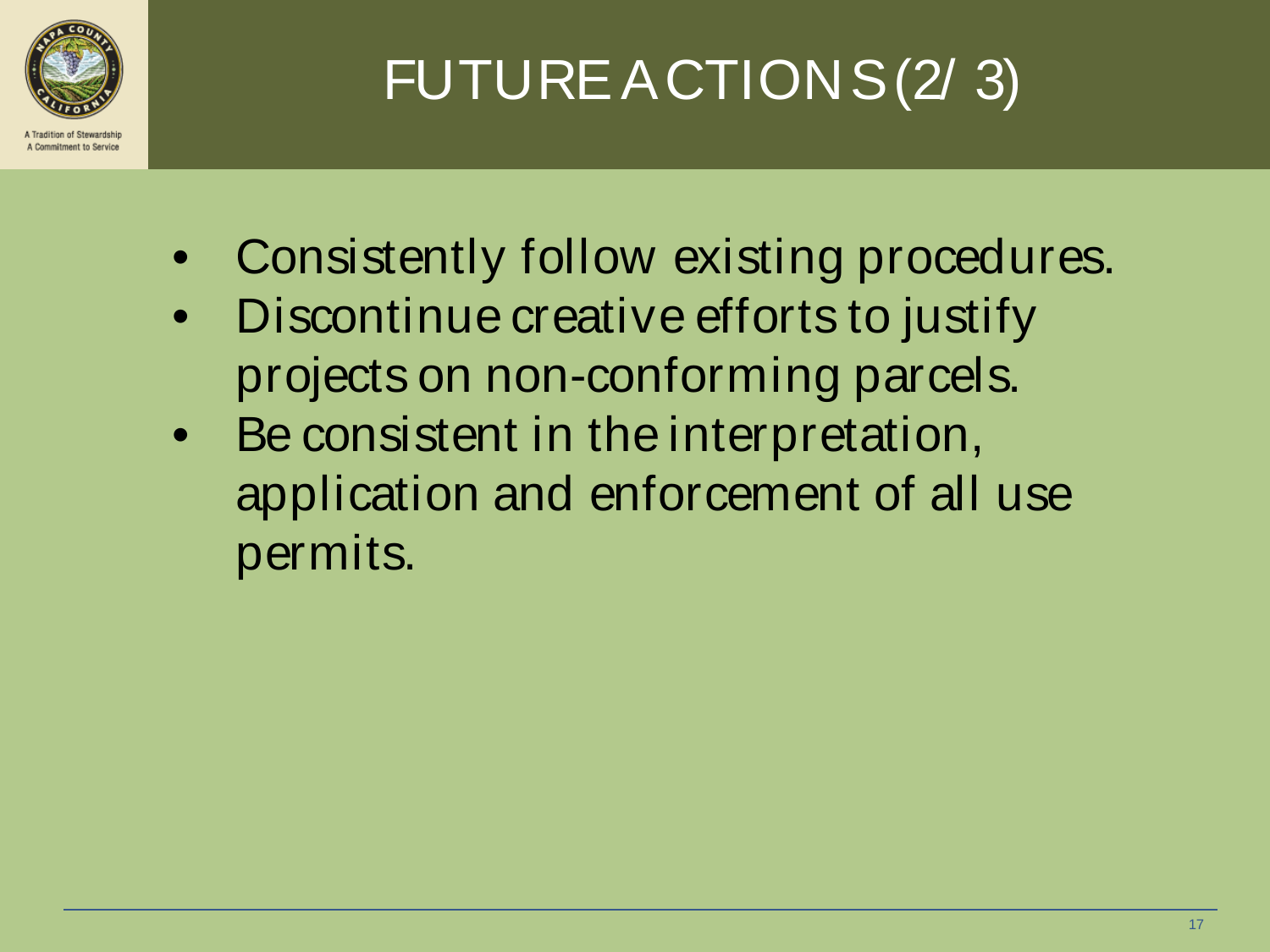

FUTURE ACTIONS (3/ 3)

Complete items the County Board of Supervisors and Planning Commission identified at the joint special hearing on March 10, including:

- County Climate Action Plan;
- Circulation Element of the General Plan; and
- Summit of County, City, and Town officials to discuss joint efforts to address regional land use and transportation issues.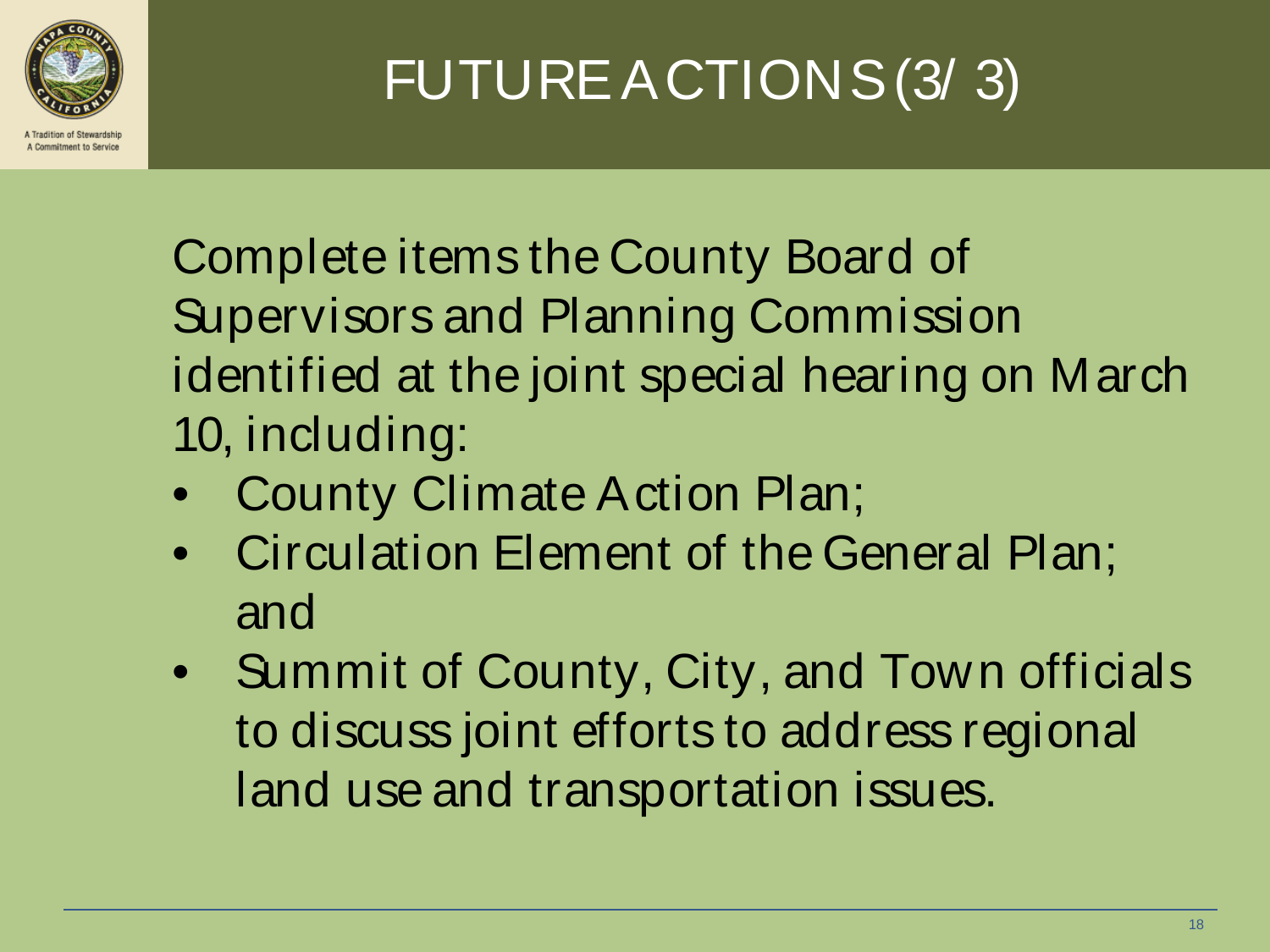

### NET LOSS OF VINEYARDS

10. Adopt a rule that does not prohibit the net loss of vineyards as a part of new and/ or amended winery use permits.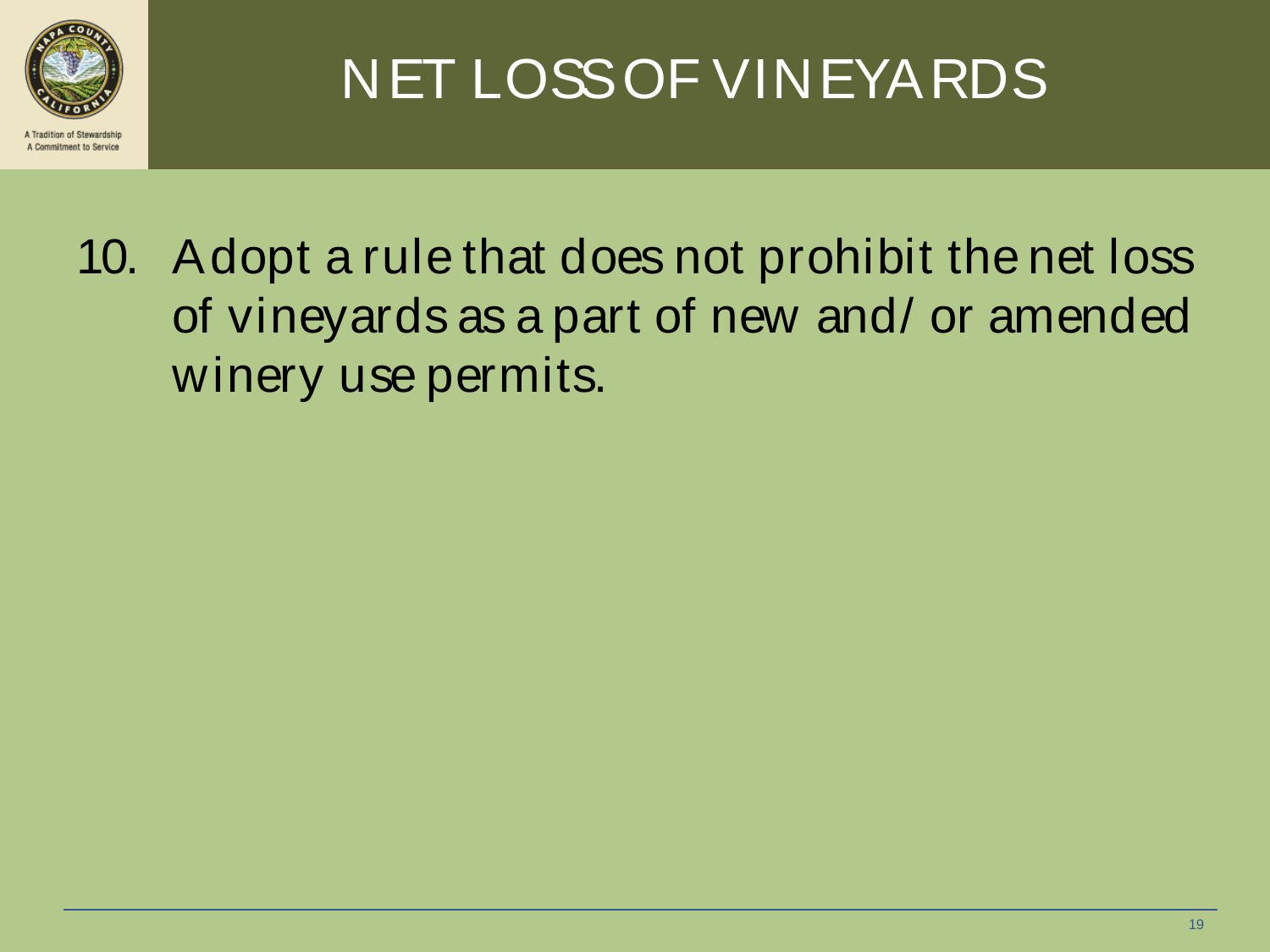

11. Implement the recommended new requirements for winery use permits so that they become effective no later than January 1, 2017. Prioritize requirements to be implemented as soon as possible. Review new winery requirements to ensure that they do not affect existing permitted and legally conforming property rights.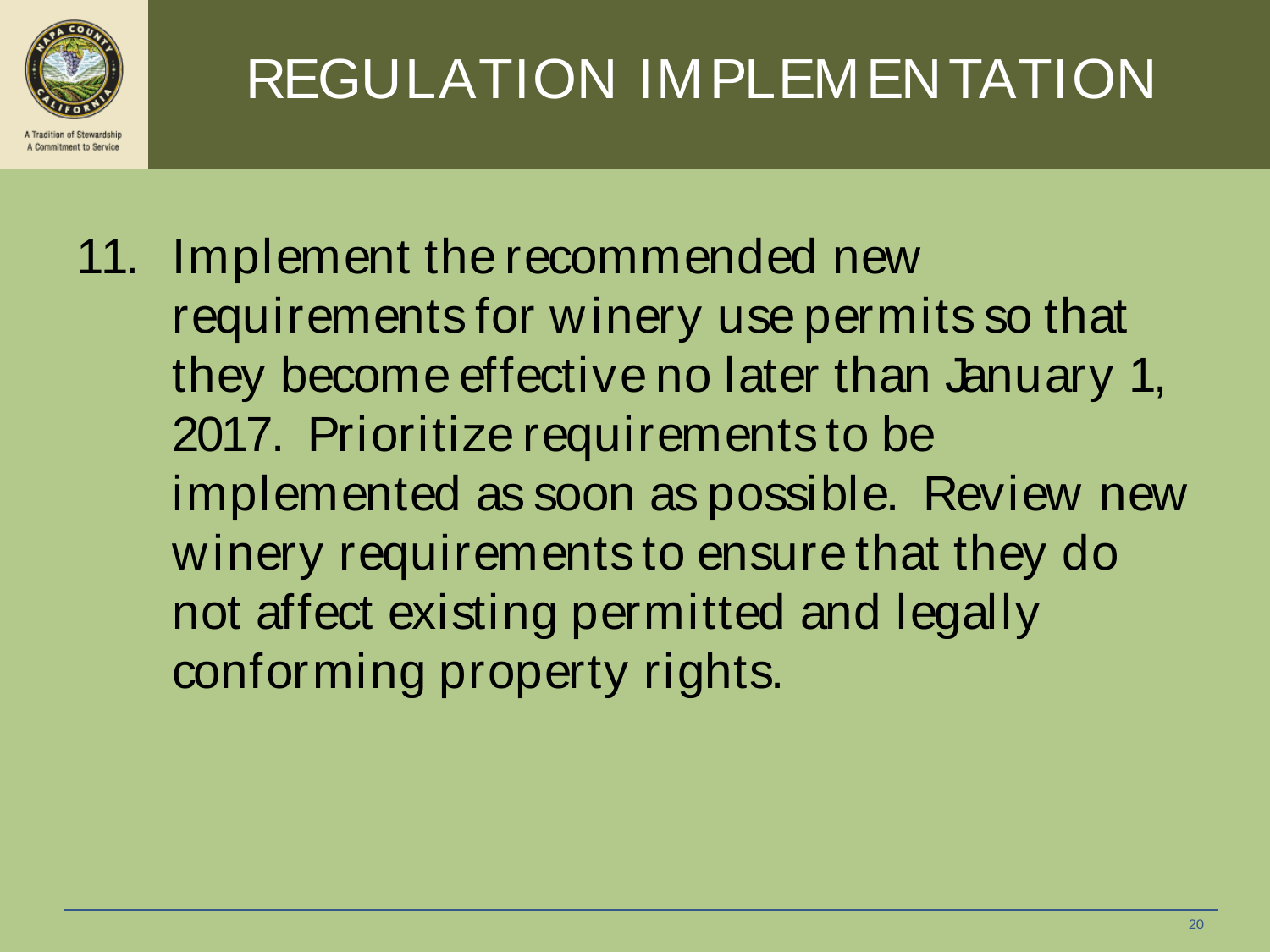

DEFINITION OF AGRICULTURE

12. Amend Policy AG/ LU-2 as follows: " Agriculture" is defined as the raising of crops, trees, and livestock; the production and processing of agricultural products; and related marketing, sales and other accessory uses. Marketing activities and other accessory uses shall remain incidental, subordinate, and related to the main use. Agriculture also includes farm management businesses and farm worker housing.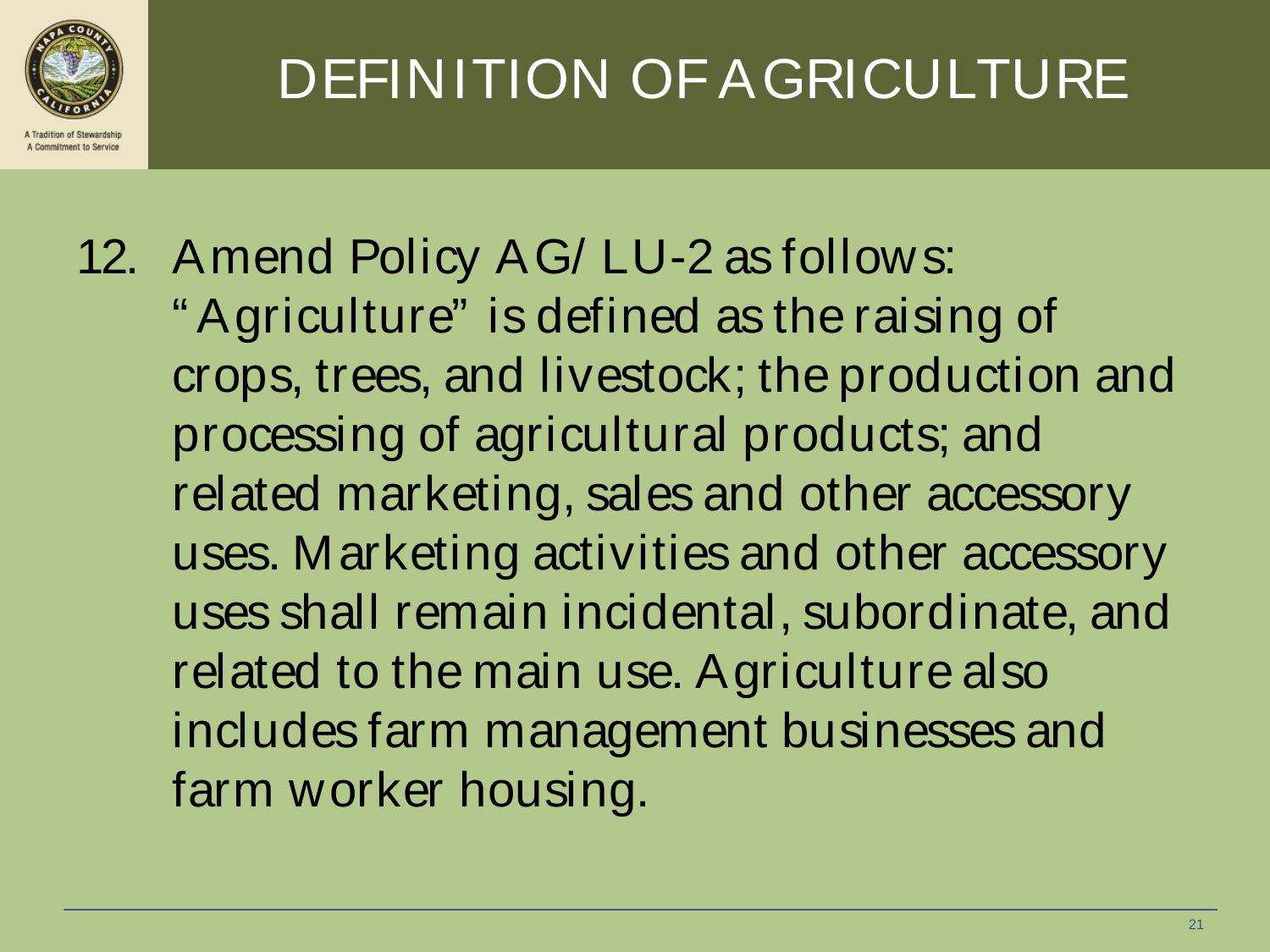

### COMMISSION STAFF REPORTS

- 13. Include the following information in staff reports regarding winery use permits for consideration by the Commission in decisionmaking:
	- a. Comparison with wineries that have similar production as the proposed project;
	- b. Comparison with wineries within one mile of the project site; and
	- c. Site-specific criteria.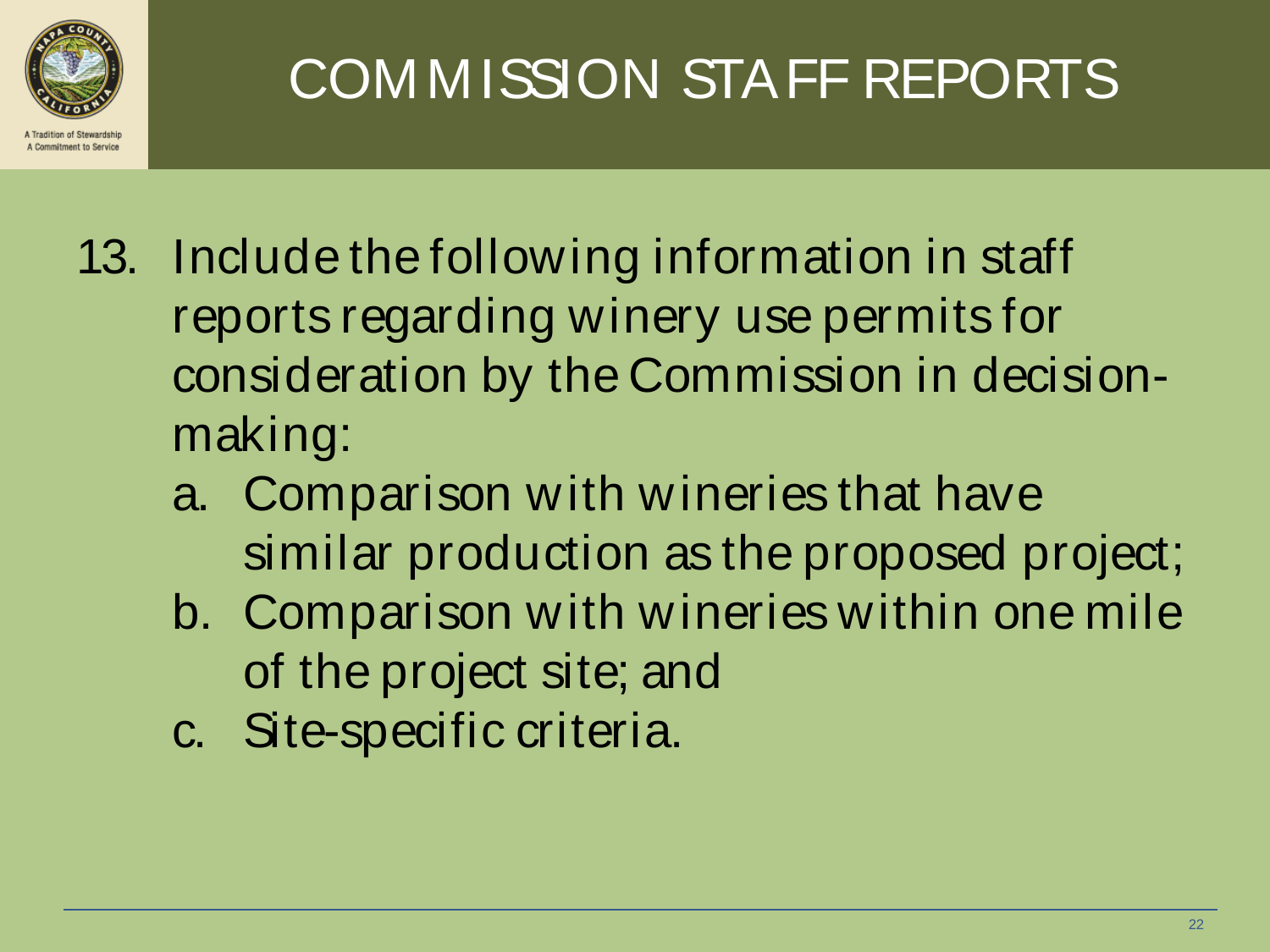

## ANNUAL REPORT (1/ 2)

- 14. Provide an annual report to the Planning Commission on prior year winery activity that includes the following information:
	- Total permitted and actual wine production;
	- Total wine grape acreage and production;
	- Total amount of wine crushed within Napa County, amount of grapes imported into Napa, and amount of grapes exported out of the County;